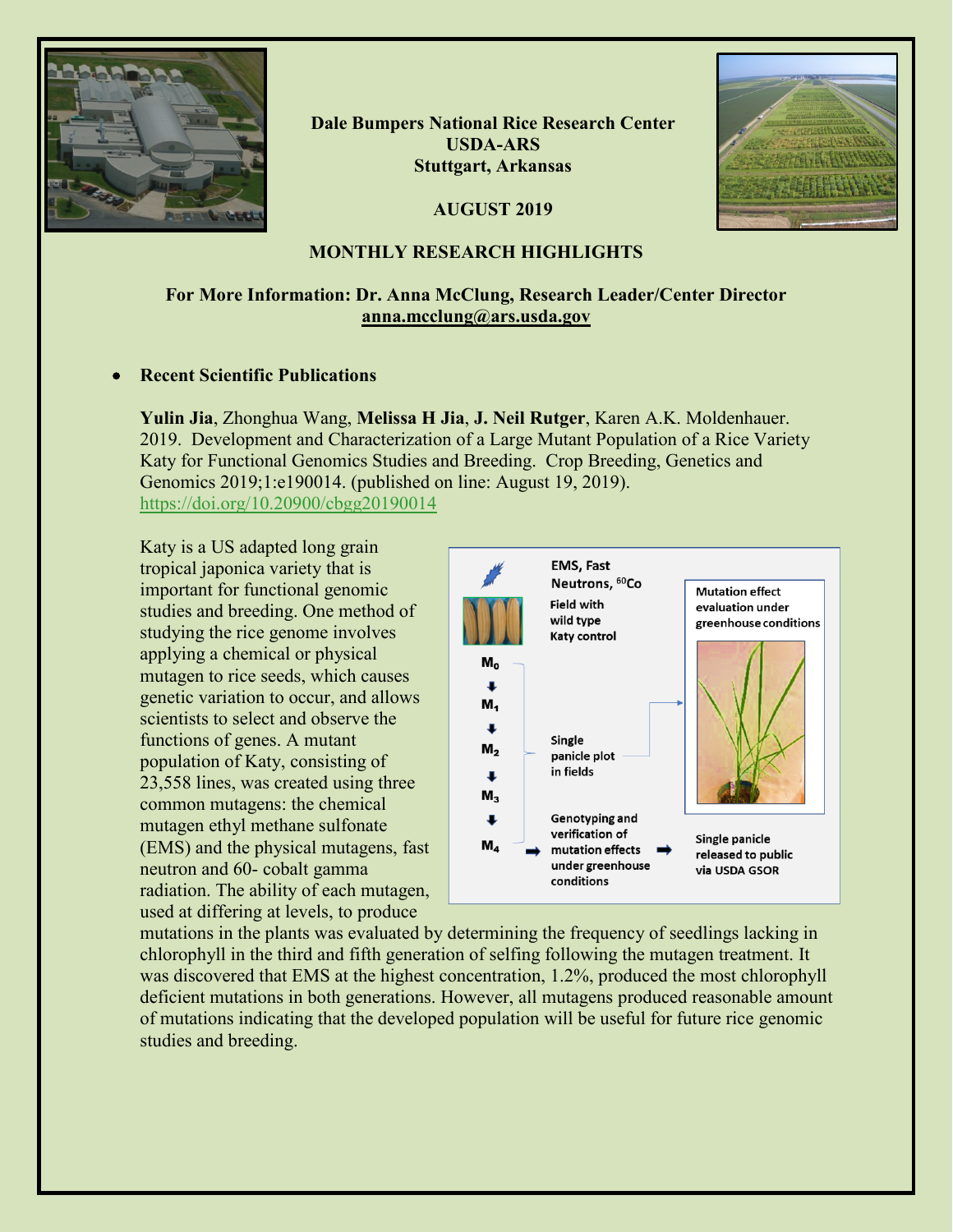## • **Technology Transfer**

#### **Interactions with the Research Community**

Drs. Jeremy Edwards, Trevis Huggins, Santos Sharma and Anna McClung from DBNRRC visited the Dale Bumpers Small Farms Research Center in Booneville, AR on August 8. They met with Research Leader Dr. Philip Owen and Dr. Joan Burke, as well as, Dr. Amanda Ashworth of the Poultry Production and Product Safety Research Center located in Fayetteville, AR, to discuss opportunities for collaboration using imaging technology for mapping soil and field variability.

On August 12-13, 2019, Drs. Jinyoung Barnaby and Fernandez-Baca attended the 36<sup>th</sup> Mid-Atlantic Plant Molecular Biology Society meeting (MAPMBS) held in Laurel, Maryland, and presented posters entitled "Exploring naturally existing genetic variation in grain chalk formation in response to changing climate" and "Identifying genomic regions influencing variation in inorganic arsenic accumulation in rice cultivars", respectively. The annual conference includes scientists in the Mid-Atlantic region.



On August 27-28, Dr. Jeremy Edwards was invited to attend the USDA-ARS Artificial Intelligence/Machine Learning Workshop held in Gainesville, FL on the University of Florida campus. The workshop is designed to introduce the application of machine learning methods for life science research. Applications for rice research include classification and measurement of rice plant traits and finding patterns in traits and environment interactions that predict plant response, e.g., yield performance under environment-induced stress.



On August 29, 2019, Dr. Yulin Jia sent one reference sheath blight isolate *Rhizcotonia solani* AG1-IA RM01040 (RR0140) to a Researcher at Colorado State University to study the effect of gene knockouts in rice to infection by the sheath blight pathogen. The isolate RR0140, a slow growing isolate purified from sheath blight infected rice tissue found in Arkansas grown rice, has been used to map resistance genes to sheath blight disease and elucidate the molecular mechanisms of plant innate immunity.



Sheath blight symptoms on a rice leaves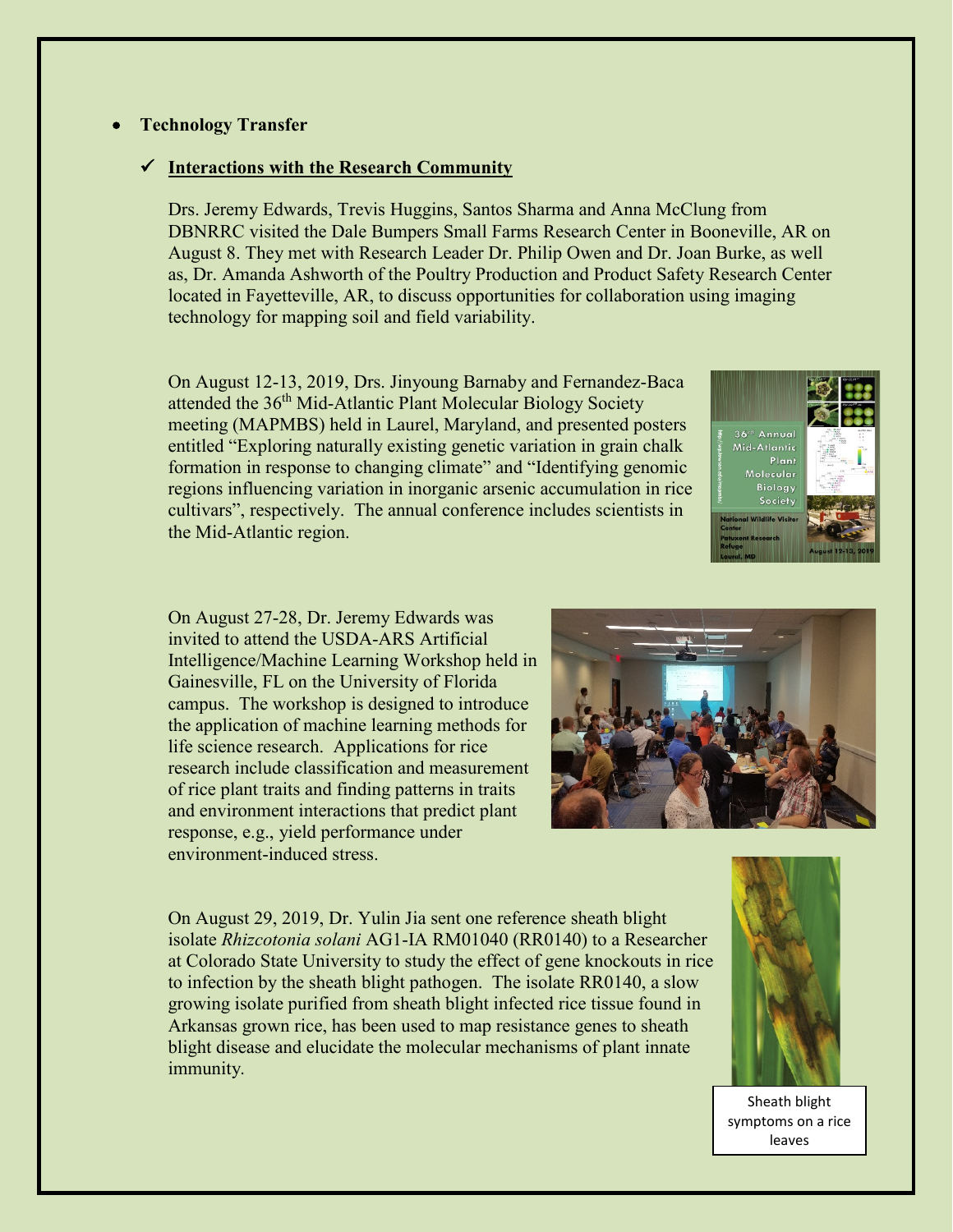## **Rice Germplasm Distributed**

During the month of August, 24 rice accessions from the Genetics Stocks *Oryza* (GSOR) collection were distributed to researchers in the United States.

### • **Stakeholder Interactions**

On August 16<sup>th</sup>, Glenn Roberts (right) of Anson Mills, Columbia, SC, visited with Dr. Anna McClung to look at new potential specialty varieties in 2019 field trials. Anson Mills markets heirloom grains grown organically to restaurants.





On August 23, Mike (left) and Lawrence Wagner, from Two Brooks Farms in Sumner, MS, visited with Dr. Anna McClung regarding health beneficial aspects of rice varieties with colored bran.

## • **Education and Outreach**

Dr. Jinyoung Barnaby gave a lab and facility tour to Dr. Sarah Beebout, a National Program Leader of NP212 at USDA-ARS, and Mr. Theophilus Baah, an agronomist from the Ministry of Agriculture, Republic of Liberia, on August 7th and 16th, respectively. Research on genotype (G), environment (E), and management (M) interactions and their impact on rice production and grain quality were discussed.



On August 19<sup>th</sup>, Dr. David Gealy gave a brief overview and tour of the DBNRRC facility and activities to two students visiting from Lithuania and their sponsor, who was an architect instrumental in the original design of the DBNRRC facility.